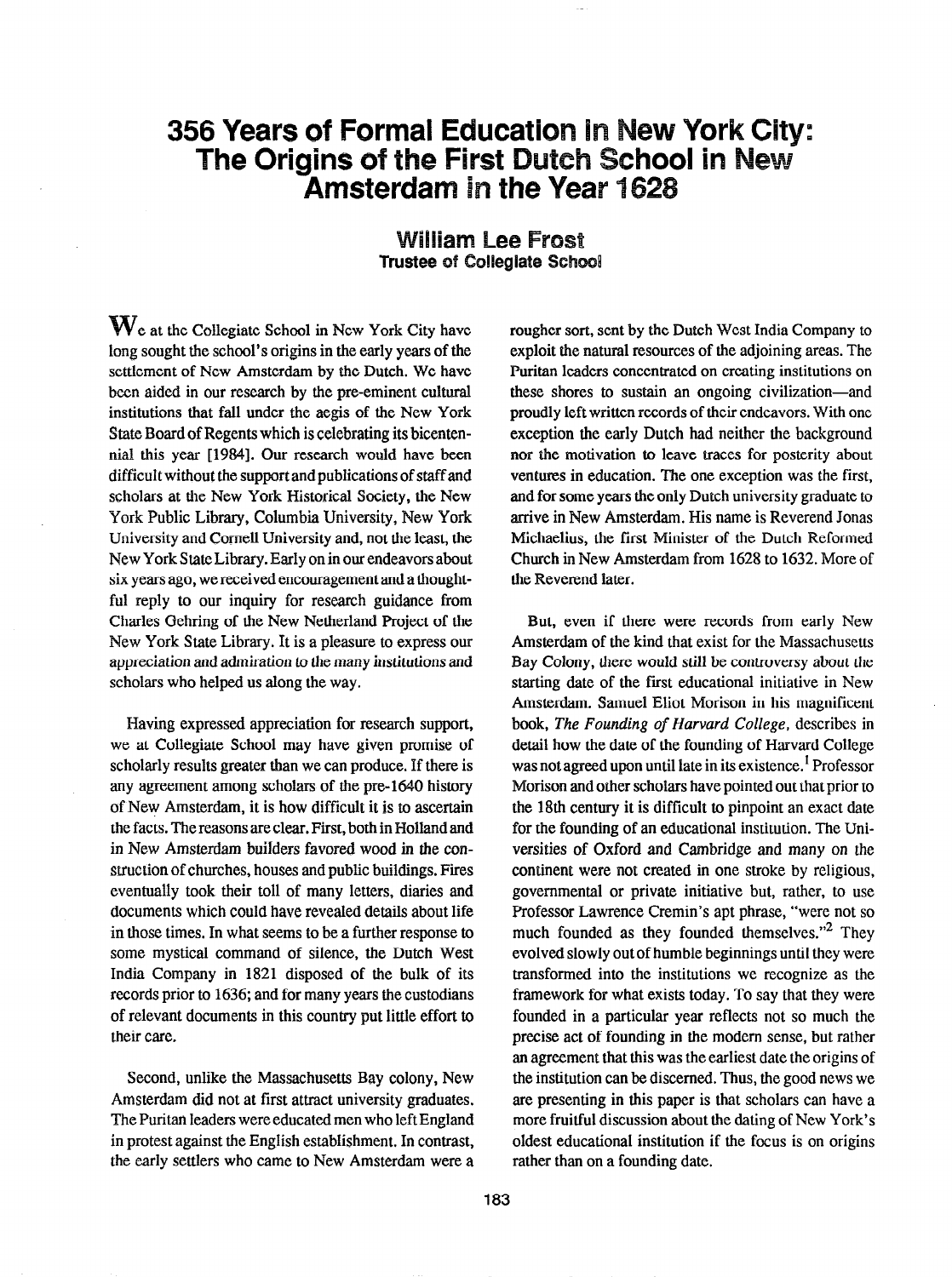

Fig. 32. West End Collegiate Church & Collegiate School. Copy of the Vleeshal in Haarlem, built 1600. Courtesy of Collegiate School.

Having introduced the problem, we can now proceed to the facts. There exists between Broadway and West End Avenue, 77th and 78th Street, on the Island of Manhattan a school for about 550 boys from first grade through the senior year. It is our contention that the origins of this school, the Collegiate School, go back not to 1633 nor 1638, as previously maintained, but to 1628, when the Dutch West India Company sent Reverend Jonas Michaelius to New Amsterdam.

The Collegiate School's history and progress paralleled the development of New York City from its Dutch origins to the present. The first quarters of the School were in lower Manhattan. As New York City expanded to the north, the School moved its quarters near the Battery to sixteen different locations successively. In 1892, it finally settled on its present site next to the West End Collegiate Church. Until 1940, Collegiate School was, in one form or another, part of the Dutch Reformed Protestant Church. Incorporated in 1940 as a non-profit organization under the Education Act of the State of New York, it is now governed independently by a twenty-five member Board of Trustees. While Collegiate School has for many years welcomed students regardless of religion,

it continues to value its historic association with the Dutch Reformed Church.

I became acquainted with Collegiate School in 1976 when my son, Robert, entered first grade. If this personal note seems irrelevant in a scholarly presentation, kindly keep in mind that since I had a role in causing the School to shift originating dates from 1638 to 1628, my participation in the process becomes a fact of history itself. A description of how an originating date is selected is surely the stuff of history even if there is controversy about the accuracy of that date!

Each morning upon arrival at the School, my son and I would go through the red doors between Broadway and West End Avenue on 77th Street. There, just beyond the entrance, is a handsome marble plaque affixed to an interior wall. On the plaque are listed the headmasters of the School from 1633 to 1883 led by the alleged first headmaster, Adam Roelantsen 1633-39. Having long had an amateur's interest in the history of New York, I could not understand why if Roelantsen started the School in 1633, the current seal of the School had the year 1638.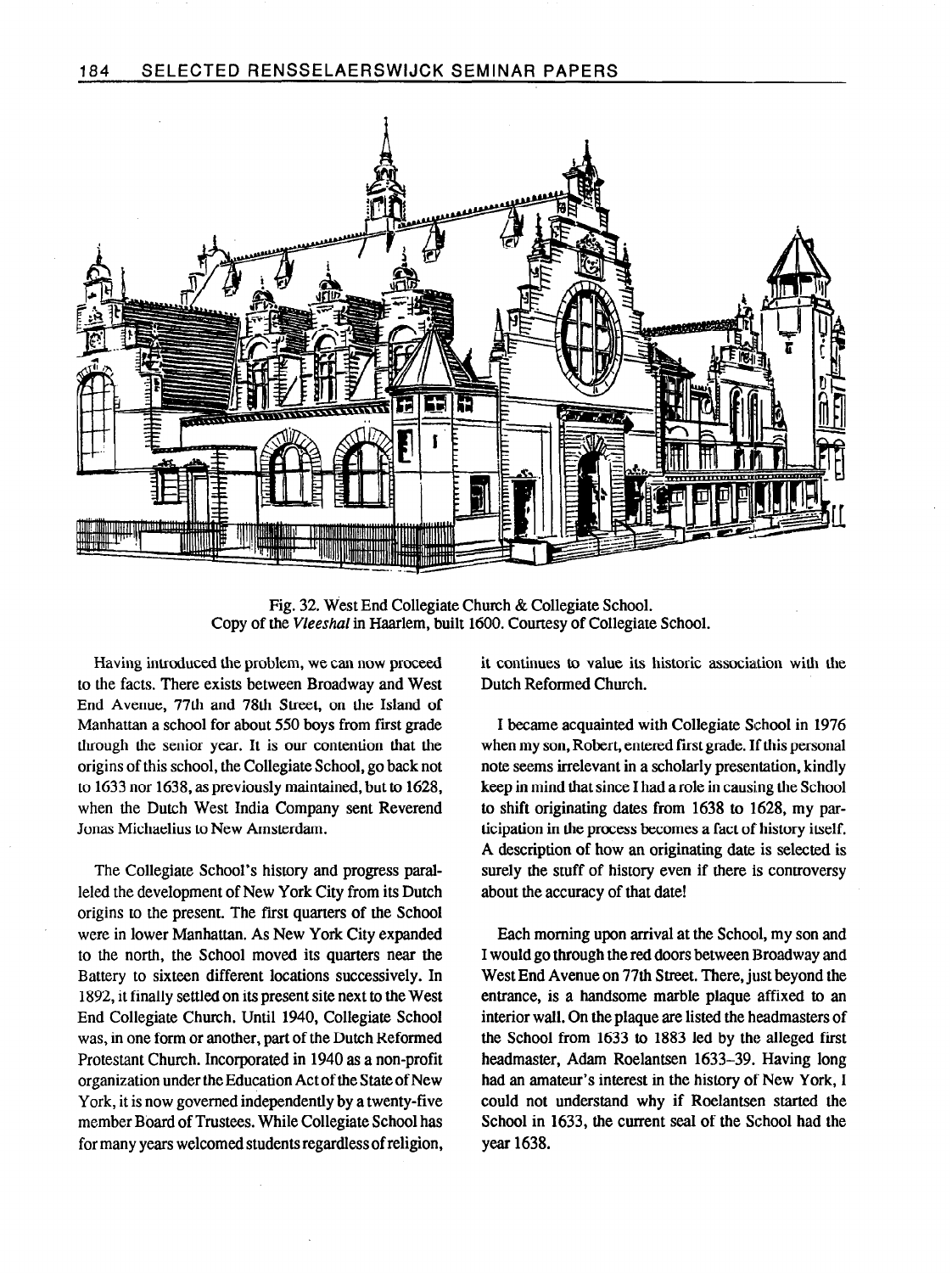It did not take long to ascertain the basis for the discrepancy. It arose out of a conflict between two groups of scholars, one associated with former headmaster, Henry W. Dunshee, and the other by William Heard Kilpatrick, late professor at Teachers College of Columbia University. Each agreed that there was evidence of some kind of education in New Amsterdam early on, but both, in a desire to pinpoint an exact date for the founding of what is now Collegiate School assembled arguments, Dunshee for 1633 and Kilpatrick for 1638. Dunshee's date of 1633 had been accepted by the school until 1965 when Kilpatrick's date of 1638 replaced it.

From my readings of the controversy, I favored Dunshee's case and went to the current Headmaster of Collegiate, Dr. Richard F. Barter, to argue for that side. Dr. Barter, as it turned out, had long been interested in re-opening the controversy to permit further research. He left no stone unturned in an attempt to locate additional support for the Dunshee position. Over the next seven years, School representatives wrote to and conferred with leading scholars both here and abroad. Dr. David Mallison, then of Collegiate's faculty, travelled to the Netherlands in search of additional materials. Many books and documents were re-read for possible clues.

The end result of our endeavors is set forth in a resolution paper read to the Collegiate School Board of Trustees on April 18, 1984, and in a scholarly paper prepared by Dr. Massimo Maglione of Collegiate's Faculty attached to the resolution and following this paper. Like a good detective story, it turned out that both Dunshee and Kilpatrick had led us astray because they had known little of the central figure, Reverend Jonas Michaelius. We presented our conclusion to the Board of Trustees as follows:

To: The Board of Trustees of Collegiate School From: W.L. Frost, Vice-President

For the past seven years, we have studied intensively the origins of Collegiate School. The "we" includes Doctors Maglione, Clarke, Mallison and Barter of the School's faculty, and myself. We have read the original sources in translation, we have surveyed a broad scope of secondary works and commentaries and we have communicated with leading scholars in the field both in this country and in the Netherlands. Dr. Mallison visited the Netherlands in pursuit of our inquiries.

We have concluded that the origins of Collegiate School are firmly based in the arrival in New Amsterdam in 1628 of the first minister of the Dutch Reformed Protestant Church, Jonas Michaelius. The analysis that supports this conclusion is set forth in a paper

prepared by Dr. Massimo Maglione which has been distributed to Trustees at this April meeting.

Dr. Maglione adopts a methodology which differs from that applied by earlier students of the School's history. His methodology is based on the assumption that in the pre-colonial era educational institutions were not founded in any formal fashion. They were, to use the word Lawrence Cremin suggests for medieval universities, "not so much founded as they founded themselves." By shifting the search from the difficult task of pinpointing an exact year of founding to the more realistic analysis of origins, Dr. Maglione has set the earliest beginning of the Collegiate School in its proper setting. We have been persuaded that there are two compelling reasons to adopt 1628 as the year of Collegiate's origins. First of all, the previous dates given for the School's so-called founding-1633 by Dunshee and 1638 by Kilpatrick-rest on less than certain foundations. Both scholars agreed that the School's origins go back to 1628, if not earlier, but they could not resist the urge to locate a specific year for the School's so-called founding. In doing so, they permitted what Maglione calls "powerful inferential evidence"<sup>2</sup> of the School's origins in 1628 to be superceded by guesses from single, somewhat unclear lines of evidence that the School had been founded in 1633 or 1638.

The second, and even more compelling reason, to adopt 1628 is philosophic, in the sense that a choice of dates is also a choice of values. We know from existing letters that Reverend Jonas Michaelius arrived on this island in 1628 to, as he wrote, "establish a form of a church."<sup>4</sup> He did establish that church and by so doing, he had also to be a teacher. As Dr. Maglione notes, "literacy [for Jonas Michaelius] . . . was not a cultural option but a religious necessity.<sup>15</sup> By citing 1628 as the origin of Collegiate School, we emphasize the central role of the Dutch Reformed Protestant Church in establishing the School. Such an affirmation is particularly appropriate in this, the 400th year of Michaelius' birth. Collegiate School is now independent of the Church, but it shall forever more accept its origins with pride.

We did not ask the Board of Trustees to vote formally on the 1628 date. All the votes in the world cannot alter the terms of the historical analysis nor of the philosophic alternatives. But, having assured the Board of Trustees that during the past seven years we have reviewed the issues with diligence, we requested that the Board not object to the school's use of 1628 as the date of its origins on seals, emblems, ties, literature, etc., as determined by the school's staff from time to time.

The Board resolution and this paper set the tone for Dr. Maglione's paper which follows. Dr. Maglione cites documentary and contextual evidence in support of Reverend Jonas Michaelius' role in originating the Collegiate School in 1628, and I recommend this paper as a more formal presentation of the founding controversy. Long live 1628!